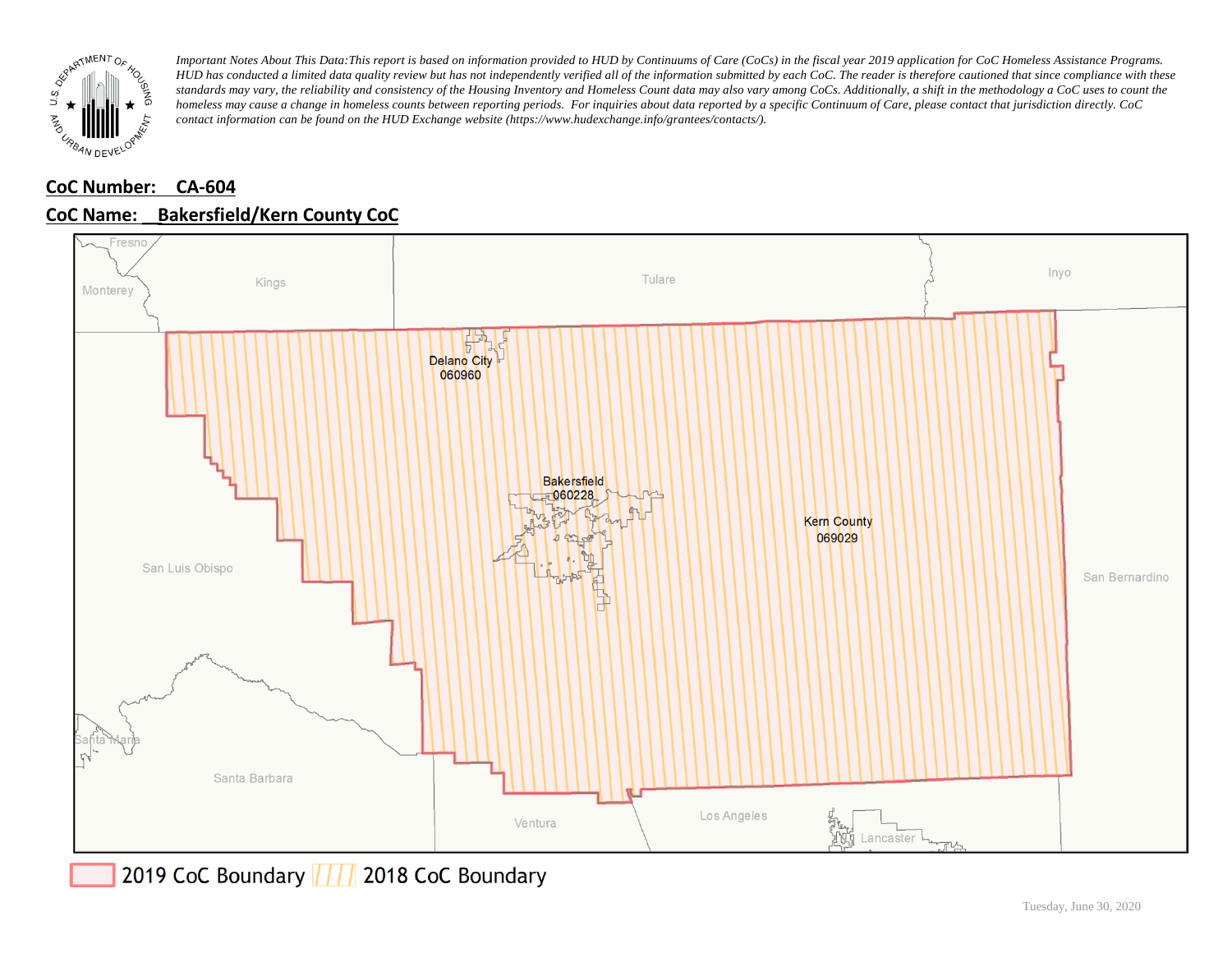

#### **CoC Number: CA-604**

#### **CoC Name: \_\_ Bakersfield/Kern County CoC**



**2019 Awards by Component and Renewal Type**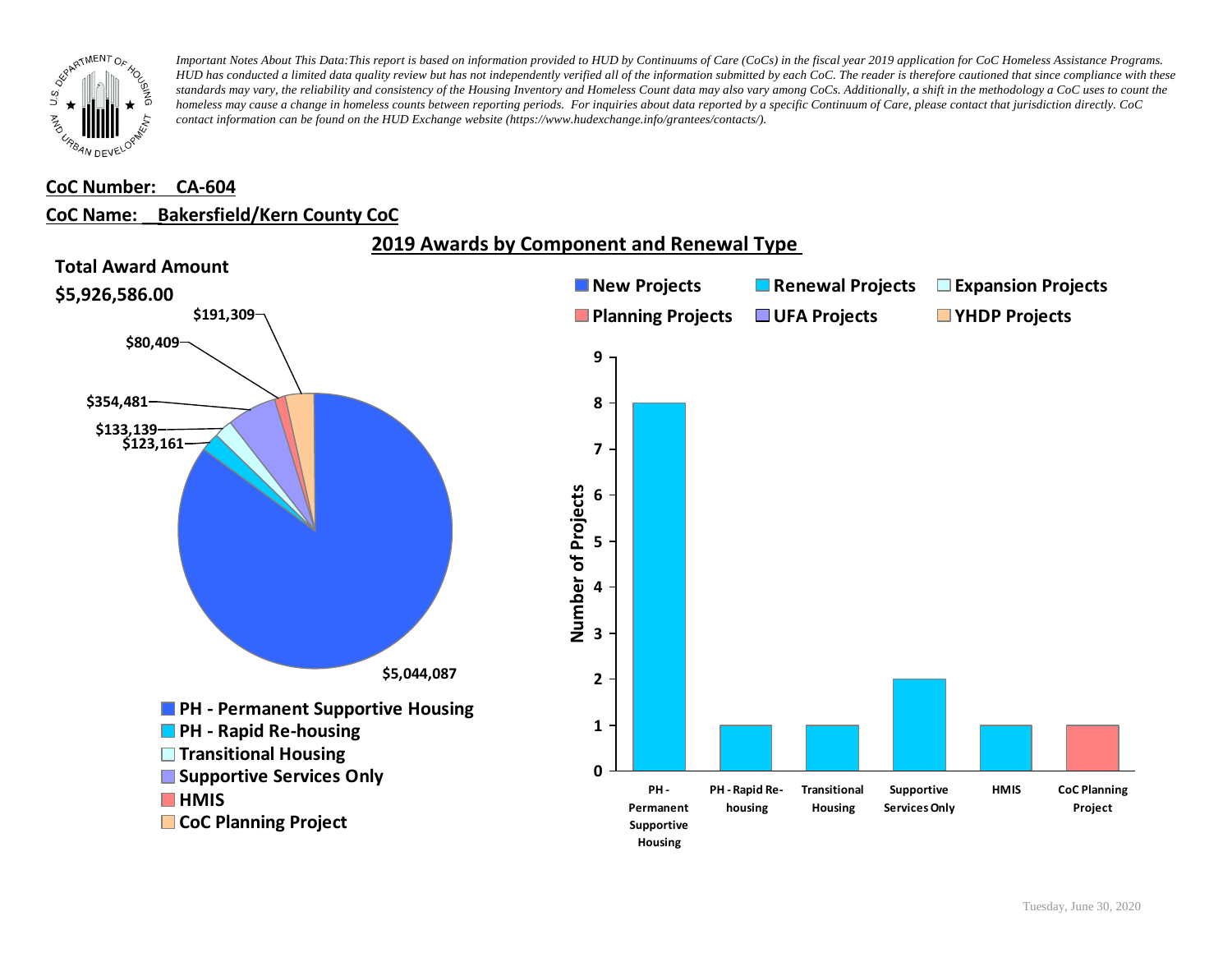![](_page_2_Picture_0.jpeg)

### **CoC Number: CA-604**

### **CoC Name: \_\_ Bakersfield/Kern County CoC**

![](_page_2_Figure_4.jpeg)

## **2019 Housing Inventory Summarized by Target Population and Bed Type**

<sup>1</sup> Adult & Child Beds refer to beds for households with one adult (age 18 or older) and at least one child (under the age of 18).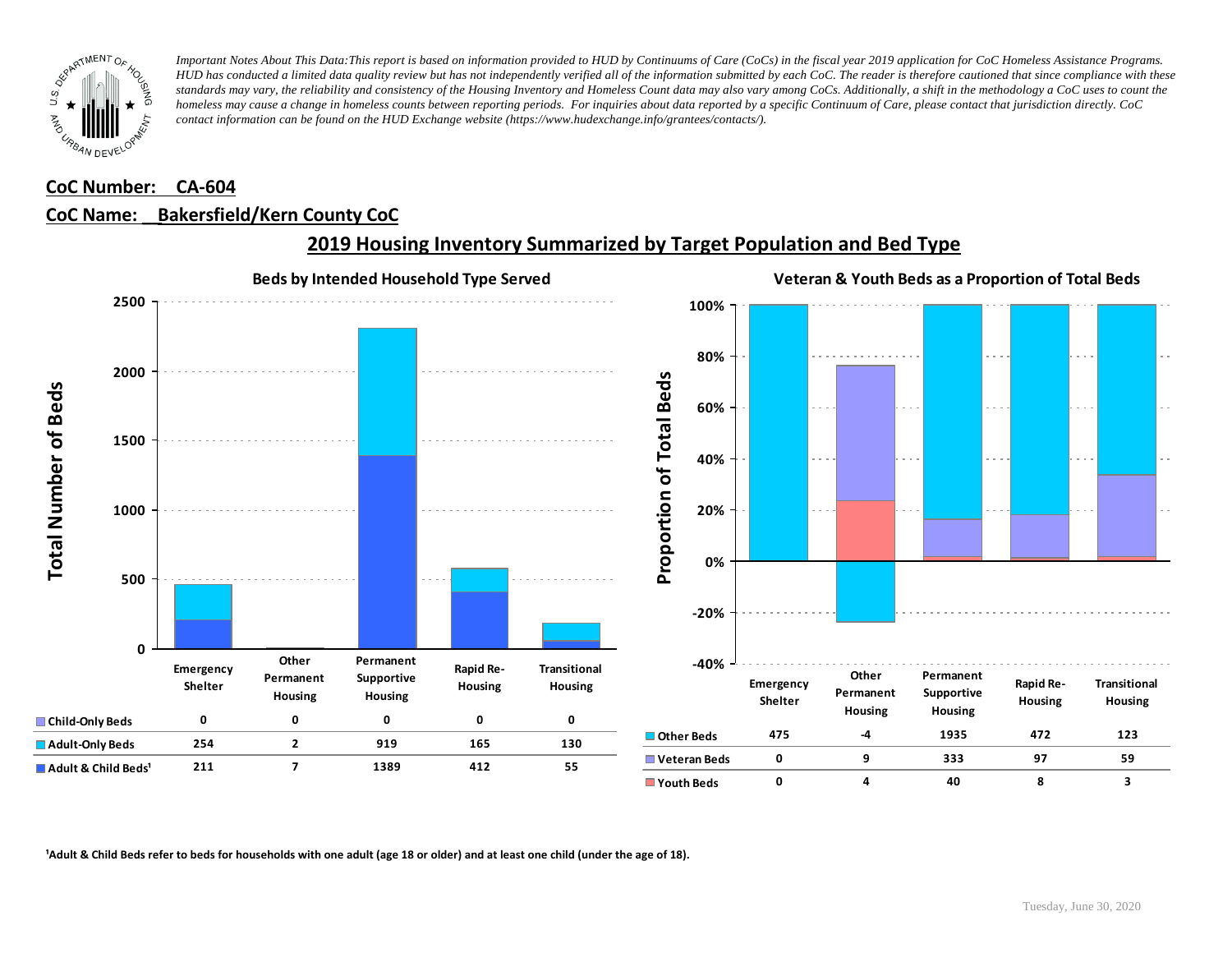![](_page_3_Picture_0.jpeg)

# **CoC Number: CA-604 CoC Name: \_\_ Bakersfield/Kern County CoC**

# **2019 Point in Time Count Summarized by Household Type**

![](_page_3_Figure_4.jpeg)

\* Safe Haven programs are included in the Transitional Housing category.

¹This category includes single adults, adult couples with no children, and groups of adults. ²This category includes households with one adult and at least one child under age 18.

³This category includes persons under age 18, including children in one-child households, adolescent parents and their children, adolescent siblings, or other household configurations composed only of children.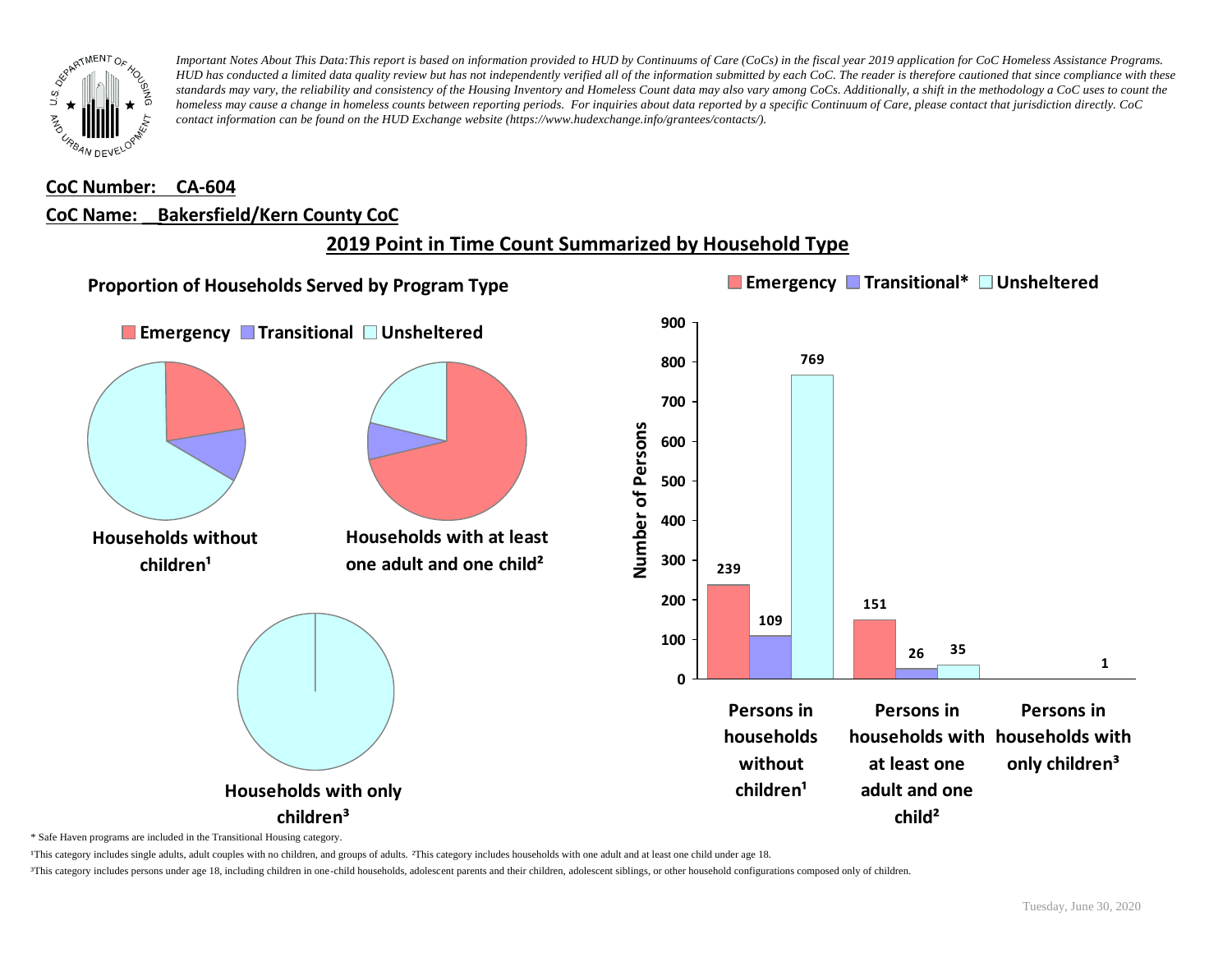![](_page_4_Picture_0.jpeg)

## **CoC Number: CA-604 CoC Name: \_\_ Bakersfield/Kern County CoC**

![](_page_4_Figure_3.jpeg)

### **2019 Point-In-Time Count Proportion of Persons in each Age Group by Household Type**

\* Safe Haven programs are included in the Transitional Housing category.

¹This category includes single adults, adult couples with no children, and groups of adults. ²This category includes households with one adult and at least one child under age 18.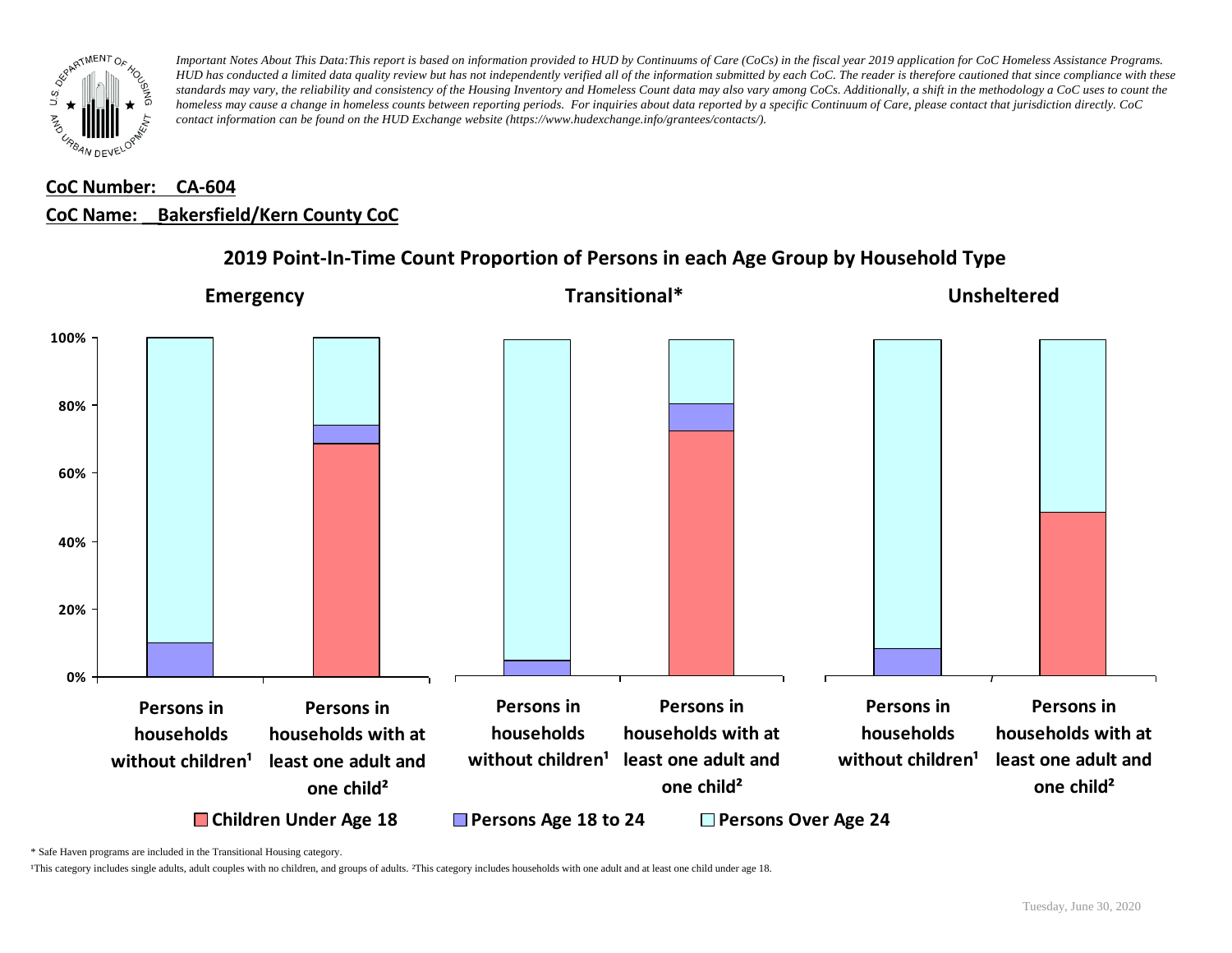![](_page_5_Picture_0.jpeg)

### **CoC Number: CA-604**

#### **CoC Name: \_\_ Bakersfield/Kern County CoC**

![](_page_5_Figure_4.jpeg)

### **2019 Point in Time Count Summarized by Chronically Homeless by Household Type**

\* Safe Haven programs are included in the Transitional Housing category.

¹This category includes single adults, adult couples with no children, and groups of adults. ²This category includes households with one adult and at least one child under age 18.

³This category includes persons under age 18, including children in one -child households, adolescent parents and their children, adolescent siblings, or other household configurations composed only of children.